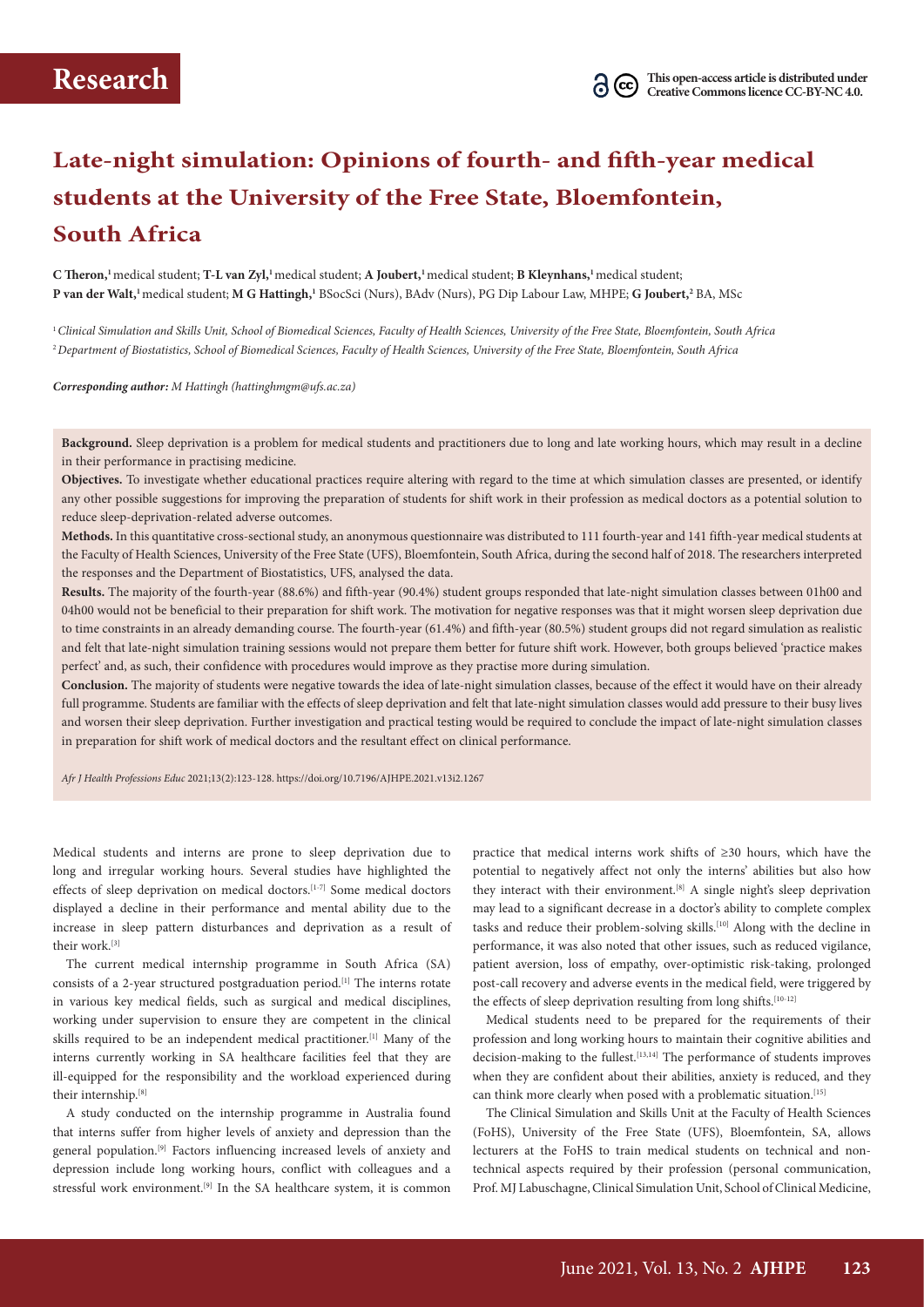# **Research**

UFS, 11 April 2018). Simulation-based training can be used by students to practise different procedures and techniques until they feel comfortable and competent.[15] This training improves their self-confidence and makes them better doctors.[15]

A study by Laack *et al.*,<sup>[16]</sup> at an Australian medical school, regarding the use of extended immersive live-action simulation training, which included 'on-call' night shifts as part of the exercise, was regarded as 'highly effective' by the respondents. In a randomised, controlled trial aimed to determine the educational benefits of extended immersive simulation, it was shown that immersive simulation led to an increase in the preparedness of medical students for their role as medical doctors.<sup>[17]</sup>

# **Definition of key terms**

The researcher's definition of late-night classes was a class between 01h00 and 04h00. This definition was used, as it was found that after 18 - 20 hours without sleep, a person's ability to complete tasks is similar to that of a person suffering from minor alcohol intoxication.<sup>[18]</sup>

Total sleep deprivation can be defined as the duration of time that has passed since the end of the preceding period of sleep.<sup>[4]</sup> Total sleep deprivation is referred to as 'sleep deprivation' throughout this study.

# **Aim**

This study aimed to determine whether the students deemed late-night simulation-based training as beneficial in preparing them for the clinical phase of their training and their future work as interns and doctors.

The study included the following objectives:

- to determine the general sleeping patterns and sleep requirements of fourth- and fifth-year medical students at the FoHS, UFS
- to determine the effect that sleep deprivation has on the medical students
- to establish whether the medical students feel they are adequately prepared for the long working hours and late-night shifts, and the measures that could be implemented to make them feel better prepared for the demands of the work environment
- to determine the influence of clinical simulation classes on the medical students regarding the skills that they acquire, their opinions about being adequately prepared for the workload and long hours, as well as a possible reduction in errors and self-confidence while tired
- to establish whether the medical students regard late-night simulation training sessions to possibly be beneficial in preparing them for the long working hours and late-night shifts
- to describe any differences between the opinions of male v. female students
- to determine how many students have repeated a year in the MB ChB undergraduate medical programme at UFS and whether there is a link to other aspects being researched.

## **Methods**

This was a quantitative cross-sectional study.

## **Study population**

The target population comprised MB ChB undergraduate medical students at the FoHS, UFS, who were in their fourth and fifth year of studies in 2018; in total 111 and 141 students, respectively. All students were eligible for participation, but those who chose not to participate and

any absentees on the day that the questionnaires were distributed, were excluded.

#### **Data management**

Data were collected via an anonymous, self-administered English questionnaire distributed to all willing respondents in the study population. The researchers were present while the respondents completed the questionnaire to assist with the administration surrounding the completion and intake of questionnaires.

The researchers composed the questionnaire, which comprised closedended quantitative questions, with a number of open-ended followup questions to capture the students' opinions.[19] Data collection was completed during the compulsory scheduled class time, which minimised logistical complications and ensured an adequate response rate.

#### **Pilot study**

The newly developed questionnaire was pre-tested to evaluate the contentrelated validity and sequencing of the questions. This questionnaire was distributed to 2 FoHS lecturers, who were familiar with the topics of the effects of shift work and simulation training, to evaluate the validity of the questionnaire, and 2 FoHS fourth-year and 2 fifth-year medical students. Additional space was provided on the questionnaire to allow for comments or suggestions by the respondents. The feedback regarding changing of the sequence of the questions and altering the categories of 2 questions was implemented. The data collected from the 6 questionnaires were excluded from the main study.

### **Data analysis**

The quantitative data were entered into an Excel version 16 (Microsoft Corp., USA) document by the researchers as nominal categorical variables.<sup>[20]</sup> The answers to the open-ended follow-up questions were categorised into similar themes before forming part of the data set. The researchers did the qualitative data analysis.

The quantitative data analysis was performed by the Department of Biostatistics, UFS. Results were summarised as frequencies and percentages. The  $\chi^2$  and Fisher exact tests were used to compare the differences between the fourth- and fifth-year group responses, as well as the male and female responses in the respective year groups.

### **Ethical approval**

Approval for the research project was obtained from the Health Sciences Research Ethics Committee (HSREC), UFS (ref. no. UFS-HSD2018/0431/3107), the dean of the FoHS, dean of Student Affairs, head of the School of Clinical Medicine and the vice-rector: Research, UFS.

The respondents were provided with a short overview of the study on an information document attached to the questionnaire. The following was explained in the information document: purpose of the study; no one would benefit from the study other than the contribution that the results of the study would make to research; time required for respondents to complete the questionnaire; how data were to be protected and stored; and how anonymity would be maintained. Respondents were also assured that participation was voluntary and that they could withdraw at any stage during the data collection process without any retribution. Consent was implied by the completion of the questionnaire. To ensure anonymity, no identifiable data were collected.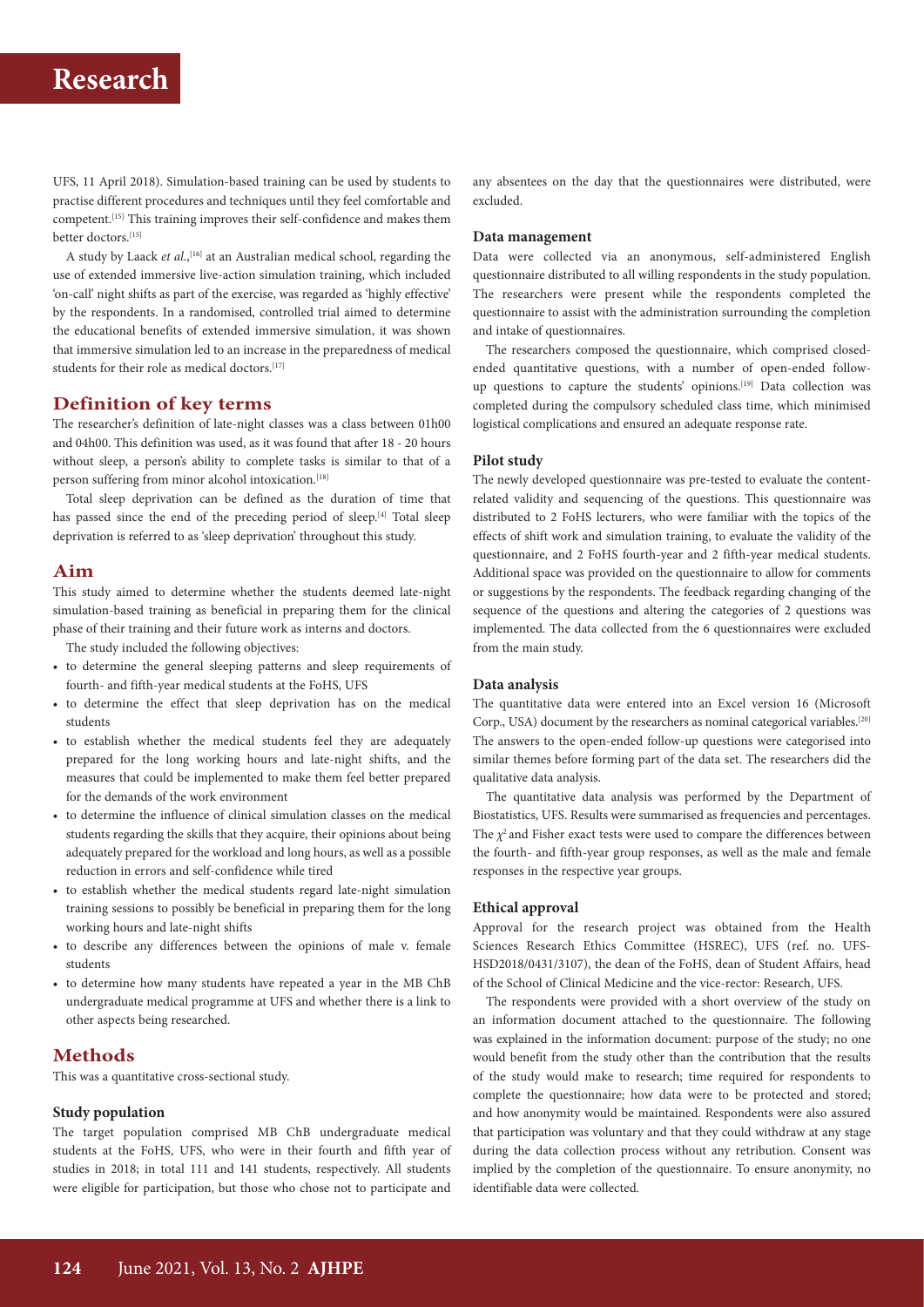# **Results**

A total of 71 questionnaires was received from the fourth-year class, of which 1 questionnaire had to be omitted owing to it being largely uncompleted. The response rate for the fourth-year class was 64.8% (*n*=70/108). A total of 84 questionnaires was received from the fifth-year class, of which 1 questionnaire had to be omitted owing to untrustworthy data entries. The response rate for the fifth-year class was 60.6% (*n*=83/137).

The median age for the fourth-year students was 22 (range 20 - 27) years, while the median age for the fifth-year students was 23 (21 - 28) years. Almost 60% of the fourth year students were female (58.6%; *n*=41) compared with just over half of the fifth year students (53.0%; *n*=44).

Of the fourth-year respondents, 18.8% (*n*=13) had to repeat a year of their studies, while 21.7% (*n*=21) of the fifth-year respondents had to repeat a year.

The majority of fourth-year (72.9%) and fifth-year (66.3%) respondents indicated that they needed 7 - 8 hours' sleep to feel well rested (Table 1). Two-thirds of fourth-year (65.7%) and fifth-year students (65.1%) reported that they usually slept 5 - 7 hours a night during the academic term. A statistically significantly higher percentage of fourth-year students (89.9%) felt they did not have enough time for sleep, work and study compared with 72.3% of fifth-year students. Both groups felt negative about their decision-making in the clinical setting when they were sleep deprived (fourth year  $-60.9\%$ ; fifth year  $-49.4\%$ ).

The majority of students from both groups (fourth year - 79.7%; fifth year - 86.7%) felt that their sleep deprivation might negatively affect their patient interaction (Table 2). Based on the open responses given,

| Table 1. Sleeping patterns and sleep requirements                    |                      |                      |                 |  |
|----------------------------------------------------------------------|----------------------|----------------------|-----------------|--|
|                                                                      | Fourth-year          | Fifth-year           |                 |  |
| Variable                                                             | students, $n$ $(\%)$ | students, $n$ $(\%)$ | $p$ -value      |  |
| How many hours of sleep do you need to feel well rested?             |                      |                      |                 |  |
|                                                                      | $n=70$               | $n = 83$             | Fisher's 0.1948 |  |
| $1 - 2$                                                              | $\Omega$             | $\Omega$             |                 |  |
| $3 - 4$                                                              | 2(2.9)               | $\Omega$             |                 |  |
| $5 - 6$                                                              | 11(15.7)             | 22(26.5)             |                 |  |
| $7 - 8$                                                              | 51(72.9)             | 55 (66.3)            |                 |  |
| >9                                                                   | 6(8.6)               | 6(7.2)               |                 |  |
| How many hours do you normally sleep per night during the academic   |                      |                      |                 |  |
| term?                                                                |                      |                      |                 |  |
|                                                                      | $n = 70$             | $n = 83$             | Fisher's 0.7848 |  |
| $1 - 3$                                                              | $\Omega$             | $\Omega$             |                 |  |
| $3 - 5$                                                              | 13(18.6)             | 12(14.5)             |                 |  |
| $5 - 7$                                                              | 46(65.7)             | 54(65.1)             |                 |  |
| $7 - 9$                                                              | 11(15.7)             | 16(19.3)             |                 |  |
| $\geq 9$                                                             | $\theta$             | 1(1.2)               |                 |  |
| Do you feel you normally have enough time for sleep, work and study? |                      |                      |                 |  |
|                                                                      | $n = 69$             | $n = 83$             | $\chi^2$ 0.0067 |  |
| Yes                                                                  | 7(10.1)              | 23(27.7)             |                 |  |
| N <sub>o</sub>                                                       | 62(89.9)             | 60(72.3)             |                 |  |
| How is your confidence in decision-making in the clinical setting    |                      |                      |                 |  |
| impacted while sleep deprived?                                       |                      |                      |                 |  |
|                                                                      | $n = 69$             | $n = 8.3$            | $\chi^2$ 0.2602 |  |
| Positive                                                             | 6(8.7)               | 6(7.2)               |                 |  |
| Negative                                                             | 42(60.9)             | 41 (49.4)            |                 |  |
| Neutral                                                              | 21(30.4)             | 36(43.4)             |                 |  |
|                                                                      |                      |                      |                 |  |

the main effects mentioned by fourth-year students were negative patient interaction, student becoming irritable and student being less patient, whereas the main effects mentioned by fifth-year students were negative patient interaction, student becoming irritable and the consultation and examination being rushed.

Students felt unprepared (fourth year - 55.1%; fifth year - 44.6%) for the long working hours combined with their studies, but did not feel that a change in the curriculum would prepare them for the hours and study work

| Table 2. Students' opinions regarding sleep deprivation and<br>preparedness |                                                                           |                      |                 |  |  |
|-----------------------------------------------------------------------------|---------------------------------------------------------------------------|----------------------|-----------------|--|--|
|                                                                             | Fourth-year                                                               | Fifth-year           |                 |  |  |
| Variable                                                                    | students, $n$ $(\%)$                                                      | students, $n$ $(\%)$ | <i>p</i> -value |  |  |
|                                                                             | Do you think sleep deprivation may have a negative effect on your patient |                      |                 |  |  |
| interaction?                                                                |                                                                           |                      |                 |  |  |
|                                                                             | $n = 69$                                                                  | $n = 83$             | Fisher's 0.4145 |  |  |
| Yes                                                                         | 55 (79.7)                                                                 | 72 (86.7)            |                 |  |  |
| No                                                                          | 10(14.5)                                                                  | 9(10.8)              |                 |  |  |
| Unsure                                                                      | 4(5.8)                                                                    | 2(2.4)               |                 |  |  |
| Do you feel adequately prepared for the long hours of work and late-night   |                                                                           |                      |                 |  |  |
|                                                                             | shifts, combined with the amount of study hours required in the clinical  |                      |                 |  |  |
|                                                                             | phase of your training?                                                   |                      |                 |  |  |
|                                                                             | $n = 69$                                                                  | $n = 83$             | $\chi^2$ 0.4792 |  |  |
| Yes                                                                         | 22(31.9)                                                                  | 34(41.0)             |                 |  |  |
| No                                                                          | 38(55.1)                                                                  | 37(44.6)             |                 |  |  |
| Unsure                                                                      | 9(13.0)                                                                   | 12(14.5)             |                 |  |  |
| Do you think the curriculum should be adjusted to prepare you for the       |                                                                           |                      |                 |  |  |
| long hours of work and study of the clinical phase?                         |                                                                           |                      |                 |  |  |
|                                                                             | $n = 69$                                                                  | $n = 83$             | $\chi^2$ 0.6157 |  |  |
| Yes                                                                         | 17(24.6)                                                                  | 17(20.5)             |                 |  |  |
| No                                                                          | 44 (63.8)                                                                 | 59 (71.1)            |                 |  |  |
| Unsure                                                                      | 8(11.6)                                                                   | 7(8.4)               |                 |  |  |
|                                                                             | Do you think repeating procedures during simulation training assisted     |                      |                 |  |  |
|                                                                             | you to become skilled in those procedures?                                |                      |                 |  |  |
|                                                                             | $n = 68$                                                                  | $n = 83$             | $\chi^2$ 0.4860 |  |  |
| Yes                                                                         | 50 (73.5)                                                                 | 55 (66.3)            |                 |  |  |
| No                                                                          | 14(20.6)                                                                  | 19(22.9)             |                 |  |  |
| Unsure                                                                      | 4(5.9)                                                                    | 9(10.8)              |                 |  |  |
|                                                                             | Would more simulation training sessions prepare you better for the        |                      |                 |  |  |
| workload and long hours of work of the clinical phase?                      |                                                                           |                      |                 |  |  |
|                                                                             | $n=70$                                                                    | $n = 82$             | $\chi^2$ 0.0249 |  |  |
| <b>Yes</b>                                                                  | 17(24.3)                                                                  | 12(14.6)             |                 |  |  |
| No                                                                          | 43(61.4)                                                                  | 66 (80.5)            |                 |  |  |
| Unsure                                                                      | 10(14.3)                                                                  | 4(4.9)               |                 |  |  |
| Do you think more exposure to late-night clinical work will teach you to    |                                                                           |                      |                 |  |  |
| make fewer errors and be more confident while tired?                        |                                                                           |                      |                 |  |  |
|                                                                             | $n=70$                                                                    | $n = 83$             | $\chi^2$ 0.7615 |  |  |
| Yes                                                                         | 16(22.9)                                                                  | 17(20.5)             |                 |  |  |
| No                                                                          | 48 (68.6)                                                                 | 56 (67.5)            |                 |  |  |
| Unsure                                                                      | 6(8.6)                                                                    | 10(12.0)             |                 |  |  |
| Do you think clinical simulation training sessions between 01h00 and        |                                                                           |                      |                 |  |  |
| 04h00 would be beneficial in preparation for night-shift work?              |                                                                           |                      |                 |  |  |
|                                                                             | $n = 70$                                                                  | $n = 83$             | Fisher's 0.9206 |  |  |
| Yes                                                                         | 3(4.3)                                                                    | 4(4.8)               |                 |  |  |
| No                                                                          | 62(88.6)                                                                  | 75 (90.4)            |                 |  |  |
| Unsure                                                                      | 5(7.1)                                                                    | 4(4.8)               |                 |  |  |
|                                                                             |                                                                           |                      |                 |  |  |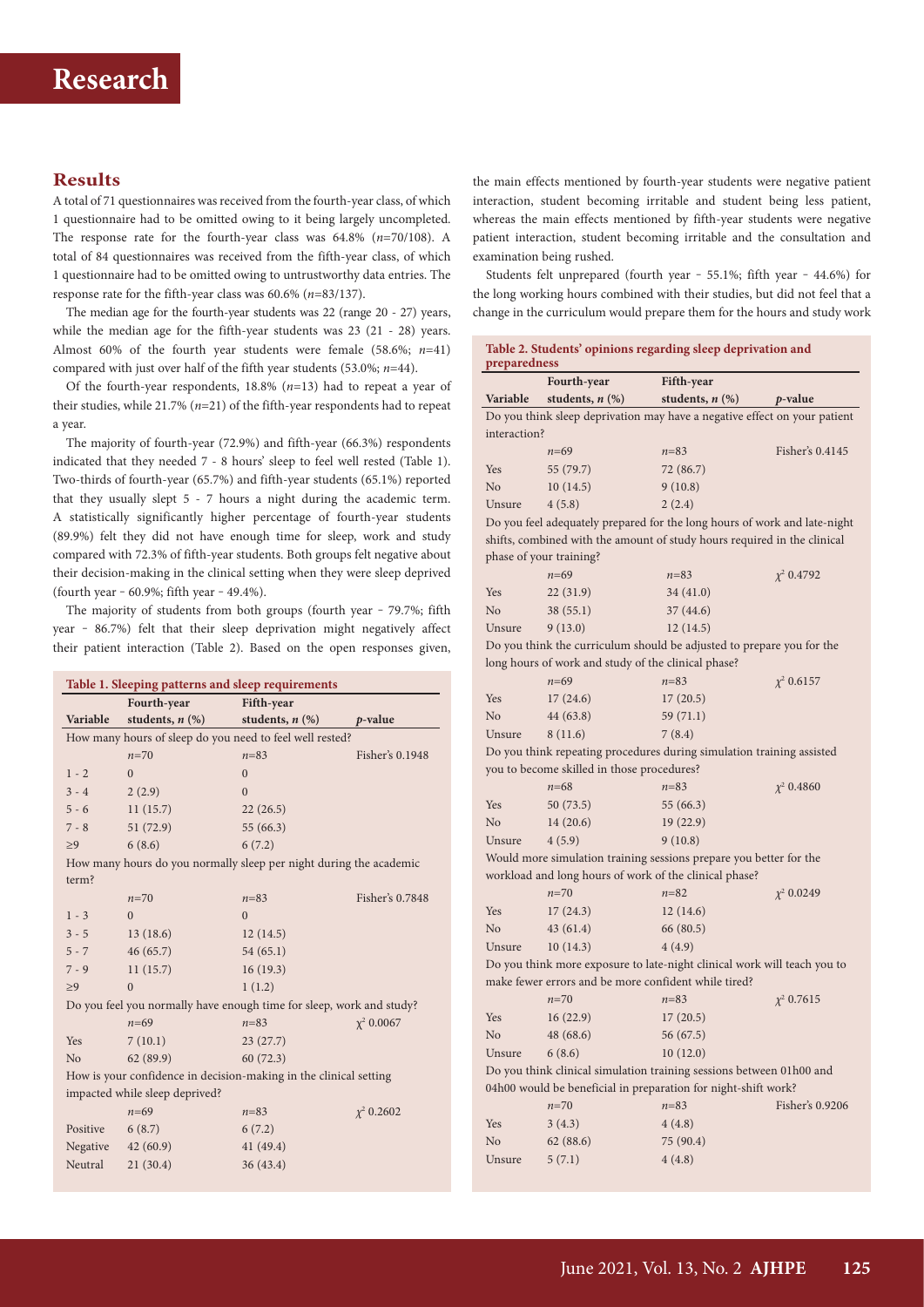during their clinical phase (fourth year  $-$  63.8%; fifth year  $-$  71.1%). The main suggestion in the fifth-year group regarding how their preparedness could be improved, was course adjustment. Examples of these were: 'In the second half of third year, we very suddenly went from 1 - 2 classes per day that started at 09h00 to being put in hospital daily from 08h00 to 13h00 and classes from 14h00 with after-hours work. It was a dramatic change'; and 'More sleep and more reasonable daytime schedules and some night simulation training'. The fourth-year group made a wide variety of suggestions, such as: 'More study time should be allocated instead of only providing 3 days to prep for 3rd and 4th surgery, internal medicine … exams'; and 'From 3rd to 4th year the amount expected from you is too much'. The main reason the fourth-year group required a curriculum change was that students considered the 5-year course too short: 'Course should be 6 years'; and '… make the curriculum 6 years again to give more time to study in the clinical phase'.

In both year groups, the main reason why students considered repetition of procedures in simulation helpful was that practice makes perfect, whereas the main reason for disagreeing with this statement was that simulation was not realistic.

Statistically, more fifth-year students (80.5%) than fourth-year students (61.4%) felt that more simulation training sessions will not prepare them better  $(p=0.0249)$ . The main reasons for this response in both year groups were that simulation is not realistic and the course is demanding.

Almost 70% of students from both groups (fourth year  $-68.6\%$ ; fifth year - 67.5%) did not feel that more exposure to late-night clinical work would result in fewer errors and more confidence, as the students are tired. In both year groups, the main reasons for this response were that it would cause or worsen sleep deprivation, and the course is demanding enough. The majority of fourth-year (88.6%) and fifth-year (90.4%) students did not feel that clinical simulation training between 01h00 and 04h00 would be beneficial in preparation for night-shift work. In both year groups, the main reasons for this response were that sleep is more important, the course is demanding enough, it would cause or worsen sleep deprivation and it is not practical.

Upon further analysis, no significant associations were found between having failed a year and responses to questions. Furthermore, per year group, no significant differences were found between genders.

## **Discussion**

#### **Response rate**

As seen in the results, the response rate for the fourth-year class was 64.8%, while the response rate for the fifth-year class was 60.6%. The questionnaires were distributed during information sessions presented by the MB ChB programme management and not during academic sessions. Despite these sessions being compulsory, students often did not attend. Therefore, the most probable reason for the low response rate could be attributed to low class attendance.

This rate, however, is comparable with previous experience. In UFS undergraduate medical student projects on fifth-year medical students, the median response rate was 68%, with response rates ranging from 17% to 85%. Only 2 studies in fourth-year student groups have been conducted since 2001, recording response rates of 49% and 82%, respectively (personal communication, Prof. G Joubert, Department of Biostatistics, School of Biomedical Sciences, UFS, 21 January 2019).

#### **Demographics**

The gender distribution for the fourth- and fifth-year student respondents showed a slight predominance of females, which is similar to the gender distribution of the classes as a whole (fourth year - 57.4% female; fifth year - 49.6% female). The age distribution of the study population was also within the expected range appropriate for the year of study. From this it can be deduced that the response group accurately reflects the total study population.

## **Objectives**

## **Objective 1: To determine the general sleeping patterns and sleep requirements of fourth- and fifth-year medical students at the FoHS, UFS**

The recommended sleep duration for young adults is between 7 and 9 hours per night.[21] The majority of both student groups felt that they require between 7 and 8 hours of sleep per night to feel well rested. However, the amount of sleep the students usually obtained was between 5 and 7 hours. Therefore, the majority of students in the fourth- and fifth-year groups were not getting enough sleep during the academic term and might have experienced varying degrees of sleep deprivation.

## **Objective 2: To determine the effect that sleep deprivation has on the medical students**

The majority of the students in both year groups felt that there was not enough time to balance sleep, work and study. Possible reasons for the larger percentage in the fourth year than the fifth year include the differences in course intensity, i.e. fifth-year students are possibly more mature in their decision-making and are more comfortable with their workload and working environment due to more prolonged exposure, which might have allowed them to cope better with their academic load and management of time.

The majority of respondents felt that their confidence was negatively affected when they were sleep deprived. Despite fewer fifth-year students sharing this sentiment, nearly half of the fifth-year group felt that sleep deprivation had a negative impact on their confidence. This is in line with results reported by Parshuram *et al.*,<sup>[5]</sup> who found that sleep deprivation decreased the confidence levels of doctors.

The majority of fourth- and fifth-year students felt that sleep deprivation had a negative impact on their interaction with patients. The reasons they provided for their answers are in line with research that states that sleep deprivation has multiple effects, including reduced performance and vigilance, patient aversion, loss of empathy, over-optimistic risk-taking, prolonged post-call recovery and adverse events in the medical field.<sup>[10-12]</sup>

## **Objective 3: To establish whether the medical students feel they are adequately prepared for the long working hours and late-night shifts and the measures that could be implemented, in their opinions, to make them feel better prepared for the demands of the work environment**

More than half of the fourth-year students and just less than half of the fifthyear students did not feel prepared for the time requirements of the clinical phase of their training. The wide variety of open responses related mainly to the lack of available time. The students felt that the 5-year course was very demanding and full, for example: 'Changing the course to 6 years and not cramming everything in just to say we did it.'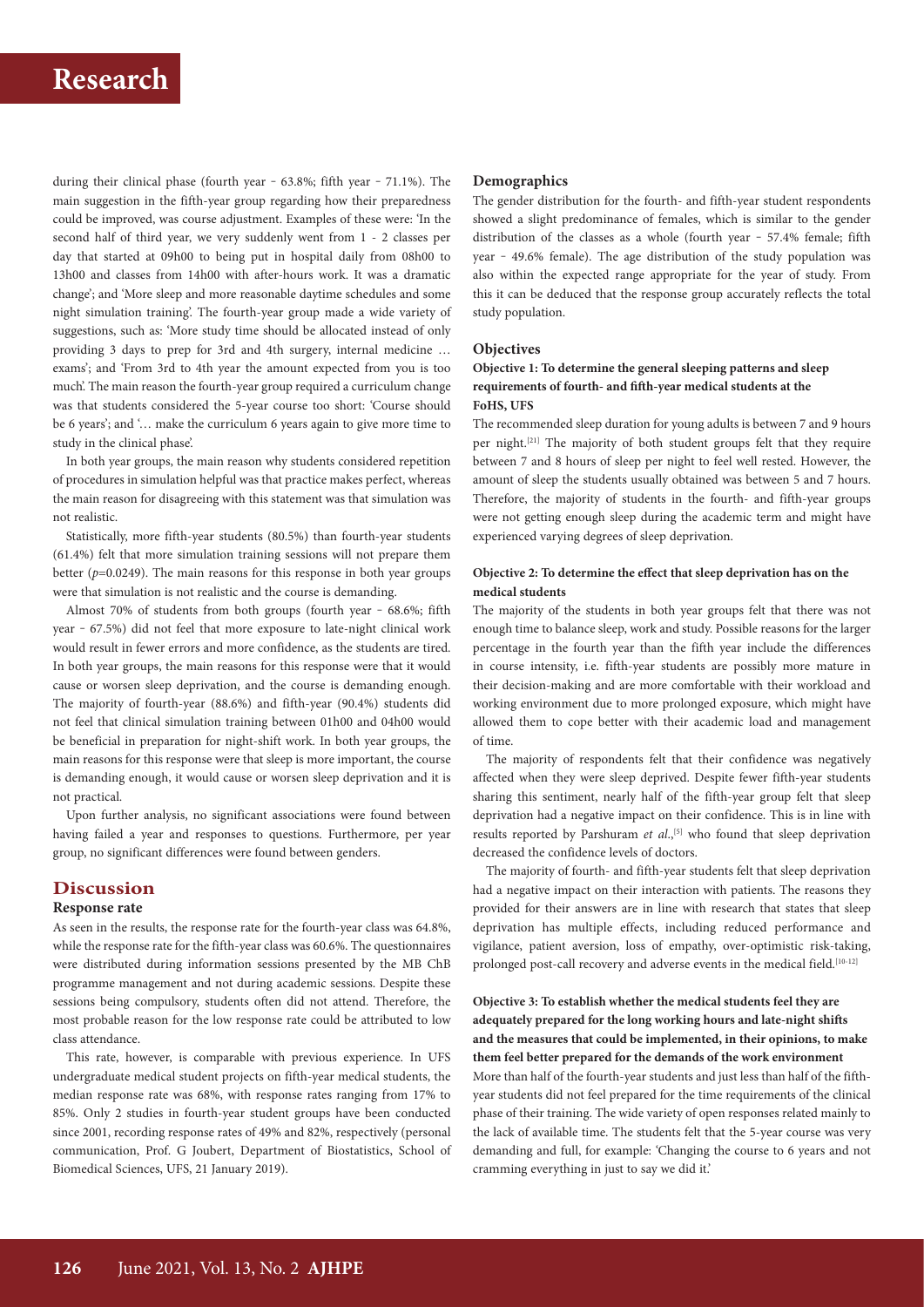# **Research**

**Objective 4: To determine the influence of clinical simulation classes on the medical students regarding the skills that they acquire, their opinions on being adequately prepared for the workload and long hours, as well as a possible reduction in errors and self-confidence when tired** The recurring opinion of 'practice makes perfect' surfaced in the responses listed for both year groups. The students once again confirmed that more simulation-based training would improve their efficiency and make them more comfortable with procedures, but not prepare them better for the workload and hours of the clinical phase. One can therefore deduce, on account of the students' opinions, that the negative aspects and complications of additional simulation training would outweigh the benefits.

## **Objective 5: To establish whether the medical students regard late-night simulation training sessions to possibly be beneficial in preparing them for long working hours and late-night shifts**

Nearly 90% of students of both year groups felt that late-night simulation classes would not be a good idea. It should be emphasised that many of the students who answered 'no', listed logistical and other minor technical details, such as student safety and lack of simulation realism, as reasons for their answers.

Students do not necessarily have a negative outlook on late-night work; however, they feel that more exposure to late-night simulation during their course would not improve or prevent sleep deprivation. If the simulationbased training were to be 'realistic' and placed in a time slot that would suit the students, a different overall response to this particular question could be obtained.

## **Objectives 6 and 7: To describe any differences between the opinions of male v. female students and determine how many students have repeated a year in the MB ChB undergraduate medical programme at UFS, and whether there is a link to other aspects being researched**

There was no statistically significant difference between the answers given by male and female students. Owing to the small number of students who failed, no association between those who failed and any other question asked in the questionnaire could be determined.

#### **Methodological errors**

During the pilot study, the suggestion was made that the interval ranges for the number of hours of sleep that students require and obtain should be changed from 1-hour to 2-hour intervals. This was altered for only 1 of the 2 questions, which made a comparison of hours required and obtained difficult.

Although an adequate response rate was recorded for this study, it could have been improved by possibly distributing the questionnaires during an academic session.

The researchers were unaware that 6 Cuban-trained students, who had different exposure to the clinical environment and simulation, were included in the study population of the fifth-year students. Although the overall effect on the data should be minimal, the impact of their responses on the results cannot be determined, as the questionnaires were anonymous.

# **Conclusion**

The majority of respondents felt that late-night simulation would not assist them. They regarded late-night simulation as an addition to an already demanding course and therefore rejected the idea, not necessarily due to its

flaws, but due to the impact it would have on their programme. The students felt that late-night simulation sessions would add extra pressure to their already time-constrained programme.

Furthermore, it can be concluded that the fourth- and fifth-year medical students at the FoHS, UFS, are familiar with the effects of sleep deprivation and are exposed to late-night shift work during their rotations. The participants were also aware of the advantages of simulation training and were positive regarding participating in this educational strategy in general.

### **Recommendations**

This topic needs further investigation and practical testing to conclude the impact of late-night simulation classes in preparation for the shift work of medical doctors and the resultant effect on clinical performance. It would be beneficial to perform a similar study on medical interns, as they work regular shifts, experience sleep deprivation regularly and have a better understanding of the clinical environment as a whole.

Clinical testing of late-night simulation classes on a group of students or interns is planned by the research team as a step towards determining the value of such sessions, rather than relying solely on the opinions of the study population.

It could be of value to investigate students' opinions if the late-night simulation session is not be an additional session, but if it replaces one of the current simulation sessions or a clinical rotation session. Other time slots, such as from 10h00 to 02h00, can also be investigated.

#### **Declaration.** None.

**Acknowledgements.** We would like to acknowledge Dr NC Theron for his input and supervision throughout the project, Dr N Fourie for her input and diligent proofreading, Mrs C Coetzee, for proofreading and recommendations, and Ms T Mulder, medical editor, Faculty of Health Sciences, UFS, for technical and editorial preparation of the manuscript.

**Author contributions.** CT, T-LvZ, AJ, BK and PvdW were medical students who conceived the idea, compiled the protocol, performed the data collection and wrote the first draft of the manuscript. MGH was the study leader, who supervised the students through the project process. GJ advised with the planning of the study, performed the quantitative analysis and assisted with the write-up of the manuscript. **Funding.** None.

**Conflicts of interest.** None.

- 1. Health Professions Council of South Africa. Handbook on Internship Training. Pretoria: HPCSA, 2017:4-6.
- 2. Yasin R, Muntham D, Chirakalwasan N. Uncovering the sleep disorders among young doctors. Sleep Breath 2016;20(4):1137-1144.<https://doi.org/10.1007/s11325-016-1380-6>
- 3. De Grado J. Are you alert and oriented to person, place and time? Sleep deprivation in physicians. Grad Med Educ News 2010;15(7):22.
- 4. Wali SO, Qutah K, Abushanab L, Basamh R, Abushanab J, Krayem A. Effect of on-call-related sleep deprivation
- on physicians' mood and alertness. Ann Thorac Med 2013;8(1):22-27. <https://doi.org/10.4103/1817-1737.105715> 5. Parshuram CS, Dhanani S, Kirsh JA, Cox PN. Fellowship training, workload, fatigue and physical stress: A prospective observational study. Can Med Assoc J 2004;170(6):965-970. <https://doi.org/10.1503/cmaj.1030442>
- 6. Welp A, Meier LL, Manser T. Emotional exhaustion and workload predict clinician-rated and objective patient safety. Front Psychol 2015;5:1573. <https://doi.org/10.3389/fpsyg.2014.01573>
- 7. Purim KS, Guimarães AT, Titski AC, Leite N. Sleep deprivation and drowsiness of medical residents and medical students. Rev Col Bras Cir 2016;43(6):438-444.<https://doi.org/10.1590/0100-69912016006005>
- 8. Bola S, Trollip E, Parkinson F. The state of South African internships: A national survey against HPCSA guidelines. S Afr Med J 2015;105(7):535-539. <https://doi.org/10.7196/SAMJnew.7923> 9. Willcock SM, Daly MG, Tennant CC, Allard BJ. Burnout and psychiatric morbidity in new medical graduates.
- Med J Aust 2004;181(7):357-360.
- 10. Sun NZ, Gan R, Snell L, Dolmans D. Use of a night float system to comply with resident duty hours restrictions:<br>Perceptions of workplace changes and their effects on professionalism. Acad Med 2016;91(3):401-408. https: [doi.org/10.1097/ACM.0000000000000949](https://doi.org/10.1097/ACM.0000000000000949)
- 11. Wen J, Cheng Y, Hu X, Yuan P, Hao T, Shi Y. Workload, burnout, and medical mistakes among physicians in China: A cross-sectional study. Biosci Trends 2016;10(1):27-33. <https://doi.org/10.5582/bst.2015.01175><br>12. Erasmus N. Slaves of the state - medical internship and community service in South Africa. S Afr Med J
- 2012;102(8):655-658. <https://doi.org/10.7196/SAMJ.5987>